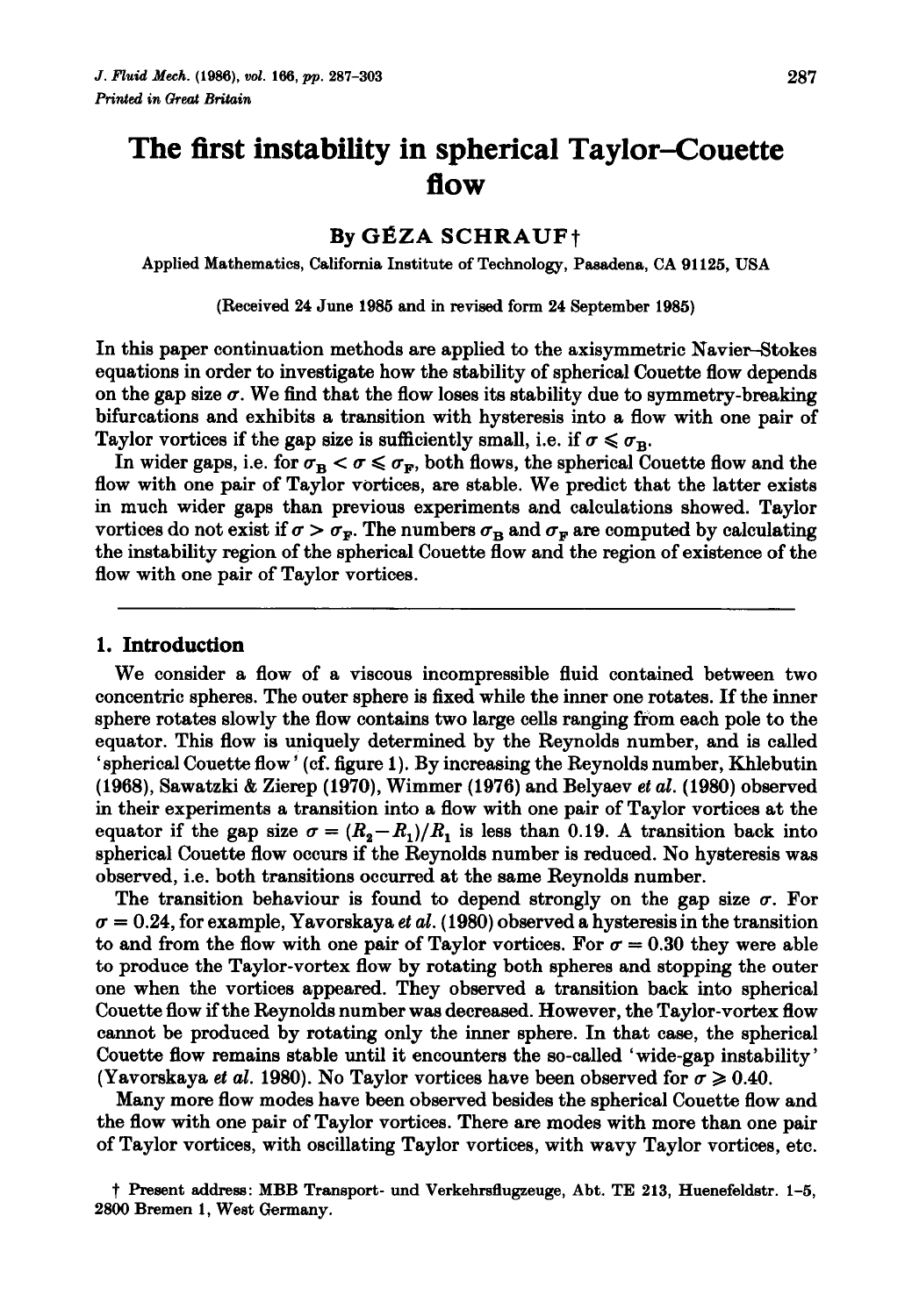

FIGURE 1. Streamlines of the spherical Couette flow at *Re* = 640 and of the flow with one pair of Taylor vortices at  $Re = 660$ .  $\sigma = 0.18$ .

The flow observed in the experiments is uniquely determined by the Reynolds number if the gap is sufficiently small or 'narrow'. However, it is non-unique, i.e. different flow modes can exist at the same Reynolds number, if the gap is 'medium-sized'. No Taylor vortices are detectable in 'wide' gaps.

We study the first transition, i.e. the transition from spherical Couette flow into the flow with one pair of Taylor vortices in medium-sized gaps, and investigate how the transition phenomena depend on the gap size  $\sigma$ .

In previous calculations (Schrauf 1982, 1983) the spherical Couette flow and the flow with one pair of Taylor vortices were obtained for several gap sizes by tracing the axially and equatorially symmetric solutions of the Navier-Stokes equations with a continuation method (Keller 1977). It is possible to identify the transition from Taylor-vortex into spherical Couette flow with a fold point of the solution branch. There was no indication for the reverse transition.

Tuckerman (1983) showed that the spherical Couette flow loses its stability owing to equatorially asymmetric disturbances. Without exploiting equatorial symmetry we detected a symmetry-breaking bifurcation point at which a branch with nonequatorially symmetric solutions with one pair of Taylor vortices bifurcates from the equatorially symmetric Couette flow. The Couette flow becomes unstable at the bifurcation point (Schrauf & Krause 1984).

In this paper, the influence of the gap size on the first instability of spherical Couette flow has been investigated in order to explain the phenomena observed in the experiments and to determine the instability region of the spherical Couette flow and the region of existence of the flow with one pair of Taylor vortices. We hypothesize, furthermore, that the instability in the supercritical spherical Couette flow is caused by symmetry-breaking bifurcations.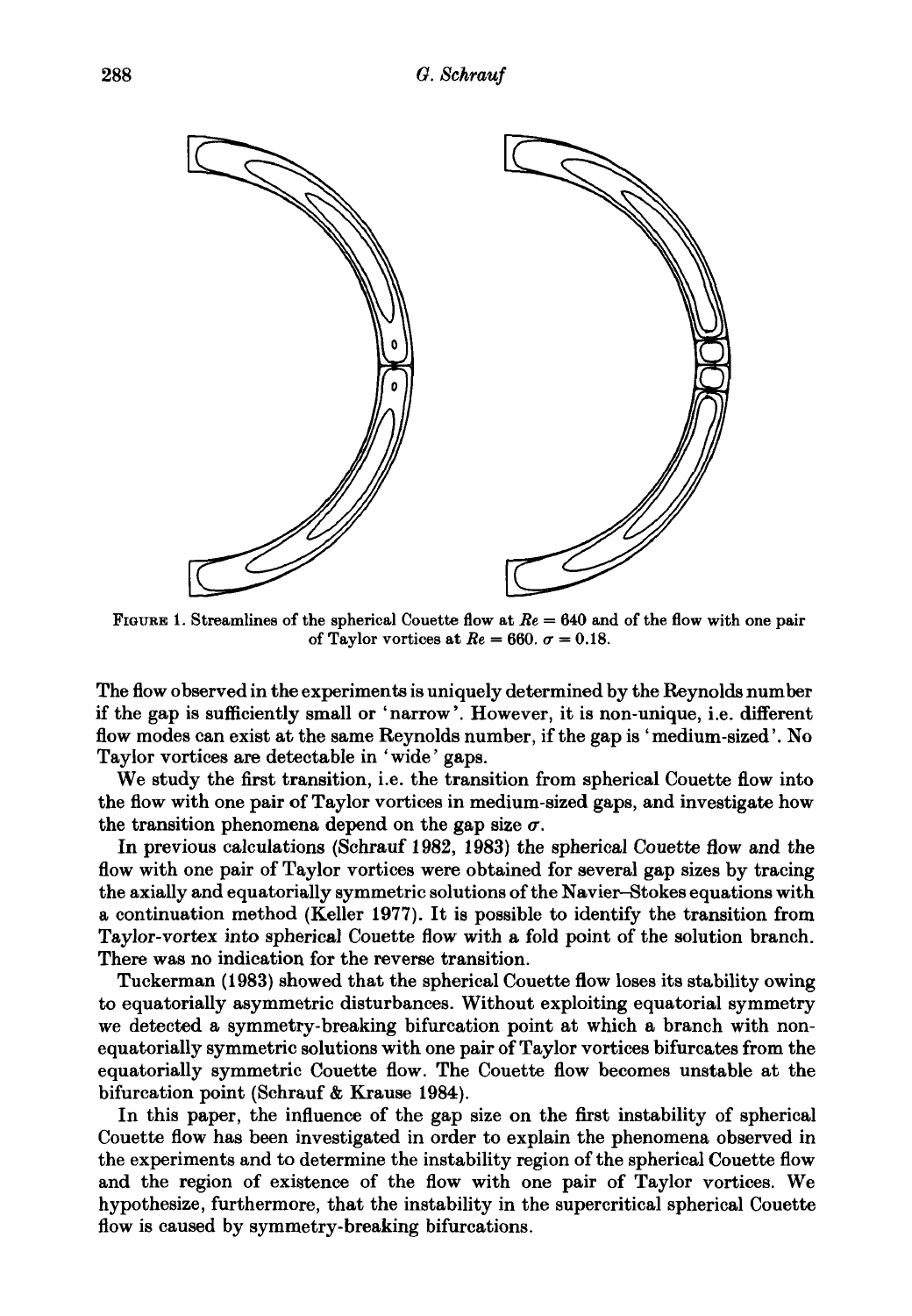

FIGURE 2. The geometry of the spherical annulus.

## **2. Governing equations and numerical methods**

The geometry of the spherical annulus is shown in figure 2. An incompressible fluid with constant kinematic viscosity  $\nu$  fills the gap between the two concentric spheres with radii  $R_1 < R_2$ . The inner sphere rotates with angular velocity  $\omega$ . Since we consider only axisymmetric flows, we can introduce a stream function  $\tilde{\mathbf{y}}$ , a vorticity function  $\zeta$ , and an angular velocity function  $\tilde{\phi}$  as follows (Krause & Bartels 1980; Bonnet & Alziary de Roquefort 1976; Munson & Joseph 1971 ; Rosenhead 1963; Lamb 1932; Stokes 1842) :

$$
v^{r}(r, \theta) = \frac{1}{r \sin \theta} \frac{1}{r} \frac{\partial}{\partial \theta} \tilde{\mathcal{Y}}(r, \theta),
$$

$$
v^{\theta}(r, \theta) = -\frac{1}{r \sin \theta} \frac{\partial}{\partial r} \tilde{\mathcal{Y}}(r, \theta),
$$

$$
v^{\theta}(r, \theta) = \frac{1}{r \sin \theta} \tilde{\Phi}(r, \theta),
$$

$$
(\nabla \times v)^{\phi} = \frac{1}{r} \left[ \frac{\partial}{\partial r} (r v^{\theta}) - \frac{\partial}{\partial \theta} v^{r} \right] = \frac{1}{r \sin \theta} \tilde{\xi}(r, \theta).
$$

Because the Taylor vortices occur near the equator, we rediscover the use of the variable  $\tau = \cos \theta$  instead of the colatitude  $\theta$ . We define

$$
\Psi(r,\tau)=\Psi(r,\cos\theta)=\Psi(r,\theta),
$$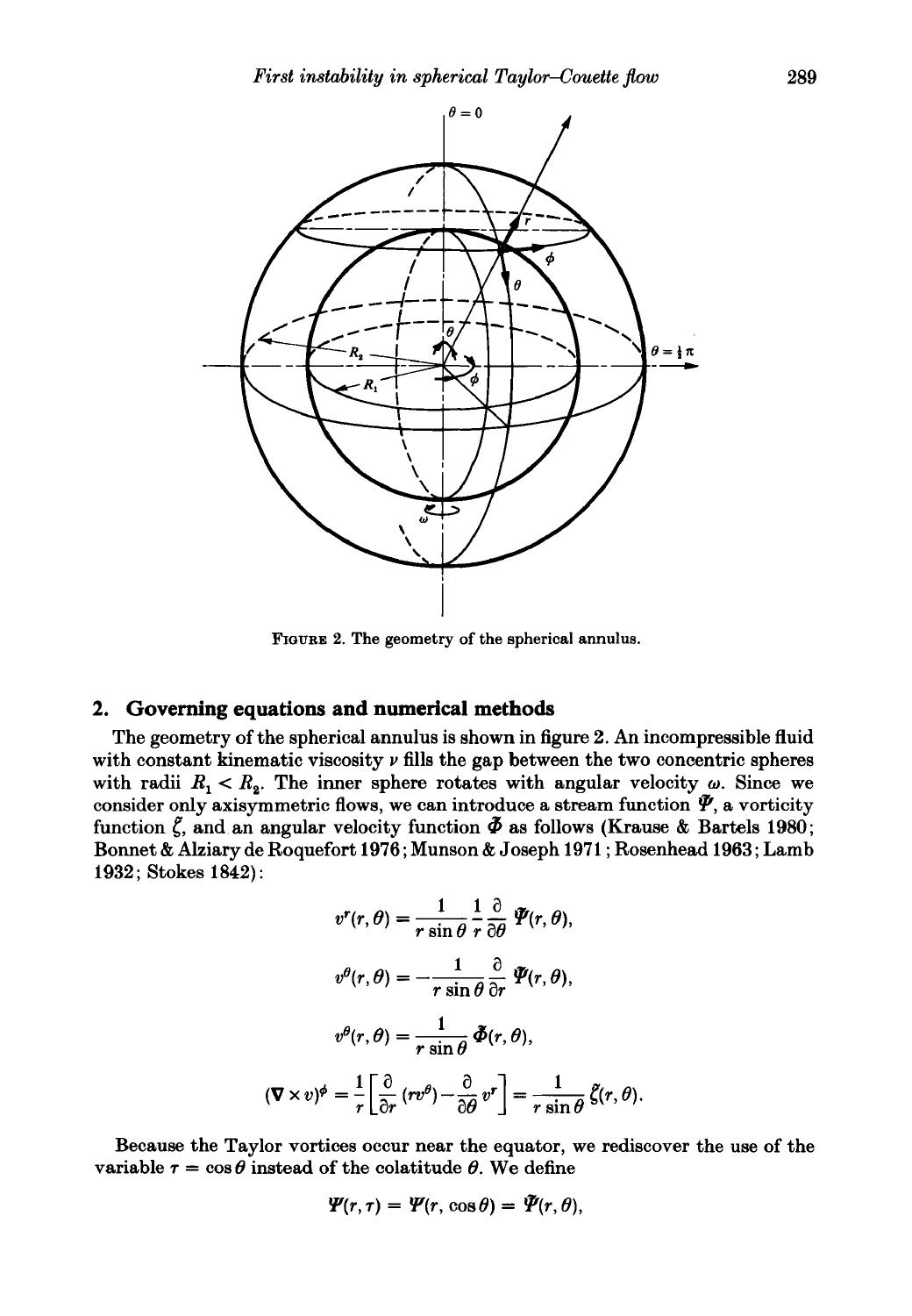290 *G. Schrauf* 

and analogously  $\zeta(r, \tau)$  and  $\Phi(r, \tau)$ , and obtain the equations

$$
-D^2\Phi + Re\{-\Psi_\tau \Phi_\tau + \Psi_\tau \Phi_\tau\} = 0, \qquad (1a)
$$

$$
-D^2\zeta + Re\left\{-\Psi_\tau\zeta_r + \Psi_r\zeta_r + \zeta\left[\frac{2}{r}\Psi_r + \frac{2\tau}{1-\tau^2}\Psi_r\right] - \Phi\left[\frac{2}{r}\Phi_r + \frac{2\tau}{1-\tau^2}\Phi_r\right]\right\} = 0, \quad (1b)
$$

$$
-D^2\Psi-r^2\zeta=0,\t(1c)
$$

where

$$
D^{2} = r^{2} \frac{\partial^{2}}{\partial r^{2}} + (1 - \tau^{2}) \frac{\partial^{2}}{\partial \tau^{2}},
$$
  

$$
(\cdot)_{r} = \frac{\partial}{\partial r}, \quad (\cdot)_{r} = \frac{\partial}{\partial \tau}.
$$
 (2)

Choosing  $R_1$  as characteristic length and  $\omega R_1$  as characteristic velocity, the Reynolds number is, thus,

$$
Re = \omega R_1^2 / \nu. \tag{3}
$$

The advantages of using the variable  $\tau$  instead of  $\theta$  are that the operator  $D^2$  is symmetric and the matrix  $F_u$ , which will appear later, has a much smaller dimension.

The domain on which we solve  $(1a-c)$  is

$$
\mathscr{D}(\alpha) = \{ (r,\tau) \in \Re^2 : 1 \leq r \leq \alpha, 1 \geq \tau \geq -1 \} \tag{4}
$$

or, if only equatorially symmetric flows are considered,

$$
\mathscr{D}_s(\alpha) = \{ (r, \tau) \in \Re^2 : 1 \leq r \leq \alpha, 1 \geq \tau \geq 0 \}. \tag{4s}
$$

*a* is defined as

$$
\alpha = \frac{R_2}{R_1} = \sigma + 1.
$$

Both computational domains have been incorporated into our code. The boundary conditions are Stokes' no-slip conditions at the spheres

$$
\Phi(1,\tau) = 1 - \tau^2, \quad \Phi(\alpha,\tau) = 0,
$$
  
\n
$$
\Psi(1,\tau) = 0, \quad \Psi(\alpha,\tau) = 0,
$$
  
\n
$$
\Psi_r(1,\tau) = 0, \quad \Psi_r(\alpha,\tau) = 0,
$$
 (5)

and the symmetry conditions at the poles

 $\Phi(r, 1) = 0, \quad \Phi(r, -1) = 0,$  $\zeta(r,1)=0, \quad \zeta(r,-1)=0,$  $\Psi(r, 1) = 0, \quad \Psi(r, -1) = 0.$ 

The conditions with  $\tau = -1$  are replaced by

$$
\Phi_r(r,0) = 0, \quad \zeta(r,0) = 0, \quad \Psi(r,0) = 0, \tag{6a,b,c}
$$

if only equatorially symmetric flows are to be calculated.

There are no physical conditions for the vorticity function at the walls. Hence, we evaluate the Poisson equation (1c) and obtain

$$
\zeta(1,\tau) + \Psi_{rr}(1,\tau) = 0, \quad \zeta(\alpha,\tau) + \Psi_{rr}(\alpha,\tau) = 0. \tag{7}
$$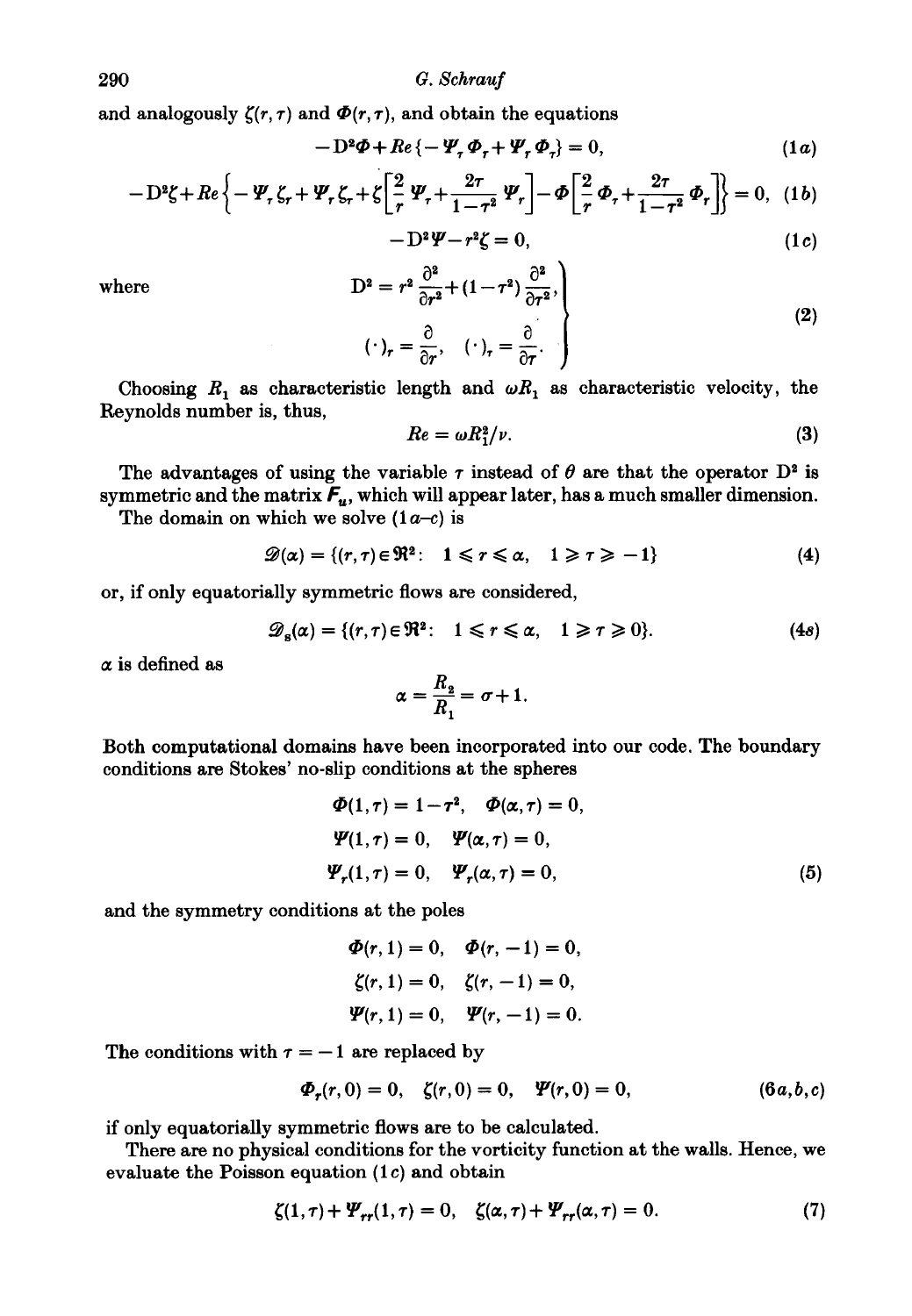The equations  $(1a-c)$  are discretized by central differences of second order. The conditions  $(5)$  and  $(7)$  are approximated either by Thom's formula

$$
\zeta_{1, j} - \frac{2}{\Delta r^2} \{ \Psi_{1, j} - \Psi_{2, j} \} = 0 + O(\Delta r), \tag{8}
$$

or Jensen's formula

$$
\zeta_{1, j} - \frac{1}{2\Delta r^2} \left\{ 7 \Psi_{1, j} - 8 \Psi_{2, j} - \Psi_{3, j} \right\} = 0 + O(\Delta r^2), \tag{9}
$$

or Woods' formula

$$
\zeta_{1, j} + \frac{1}{2} \zeta_{2, j} - \frac{3}{\Delta r^2} \{ \Psi_{1, j} - \Psi_{2, j} \} = 0 + O(\Delta r^2), \tag{10}
$$

where  $\zeta_{i,j} = \zeta(1 + (i-1)\Delta r, (j-1)\Delta \tau)$  and  $\Psi_{i,j}$  respectively (Roache 1972). All three formulas are implemented in the code and can be interchanged easily. It can be shown (Schrauf 1983) that the system of equations  $(1b, c)$  and  $(8)$  is equivalent to a second -order difference approximation of the fourth -order differential equation which is obtained by eliminating the vorticity function  $\zeta$  from (1b) and (1c). Hence, second-order accuracy for the stream function is obtained if the equations (1 *b,* c), and (8) are solved simultaneously, although formula (8) by itself is formally of first order. We found that only the discretization error, but not the bifurcation behaviour of the solutions, depends on the choice of the formula for the wall vorticity. Most of the calculations presented in this paper are done with Jensen's formula.

For computations on the smaller domain  $\mathscr{D}_s(\alpha)$ , the Neumann condition (6a) for the angular velocity function  $\Phi$  is approximated by

$$
\frac{r_i^2}{\Delta r^2} \{-\Phi_{i-1,j} + 2\Phi_{i,j} - \Phi_{i+1,j}\} + \frac{2}{\Delta r^2} \{-\Phi_{i,j-1} + \Phi_{i,j}\}
$$

$$
-\frac{Re}{2\Delta r \Delta \tau} \Psi_{i,j-1} \{\Phi_{i-1,j} - \Phi_{i+1,j}\} = 0 + O(\Delta r^2 + \Delta r^2). \quad (11)
$$

The difference equations form a system of nonlinear algebraic equations. They depend on the two parameters  $\mathbb{R}e$  and  $\alpha$ . For convenience we denote the system by

$$
F(u, Re, \alpha) = 0, \qquad (12)
$$

where *u* is the N-dimensional vector that consists of the values of the functions  $\Phi$ ,  $\zeta$ ,  $\Psi$ at the gridpoints. The dimension of *u* is

$$
N = (J-2) [3(I-2)+2]+I-2,
$$

where I is the number of grid points in r-direction and J the number in the  $\tau$ -direction.

The solution of the system (12) is a two-dimensional surface in  $\mathfrak{R}^{N+2}$ . Parts of this surface are calculated by determining its intersections with hyperplanes  $Re = \text{const.}$ or  $\alpha$  = const., i.e. by computing solution curves of

$$
F(u, Re, \alpha = \text{const.}) = 0, \quad F(u, Re = \text{const.}, \alpha) = 0. \tag{13a, b}
$$

The folds of the surface (cf. figure 3) are calculated as well.

Because the problems  $(13a, b)$  both depend only on one parameter, they can be abbreviated

$$
F(u,\lambda)=0 \qquad \qquad (14)
$$

where  $\lambda$  stands for either *Re* or  $\alpha$ .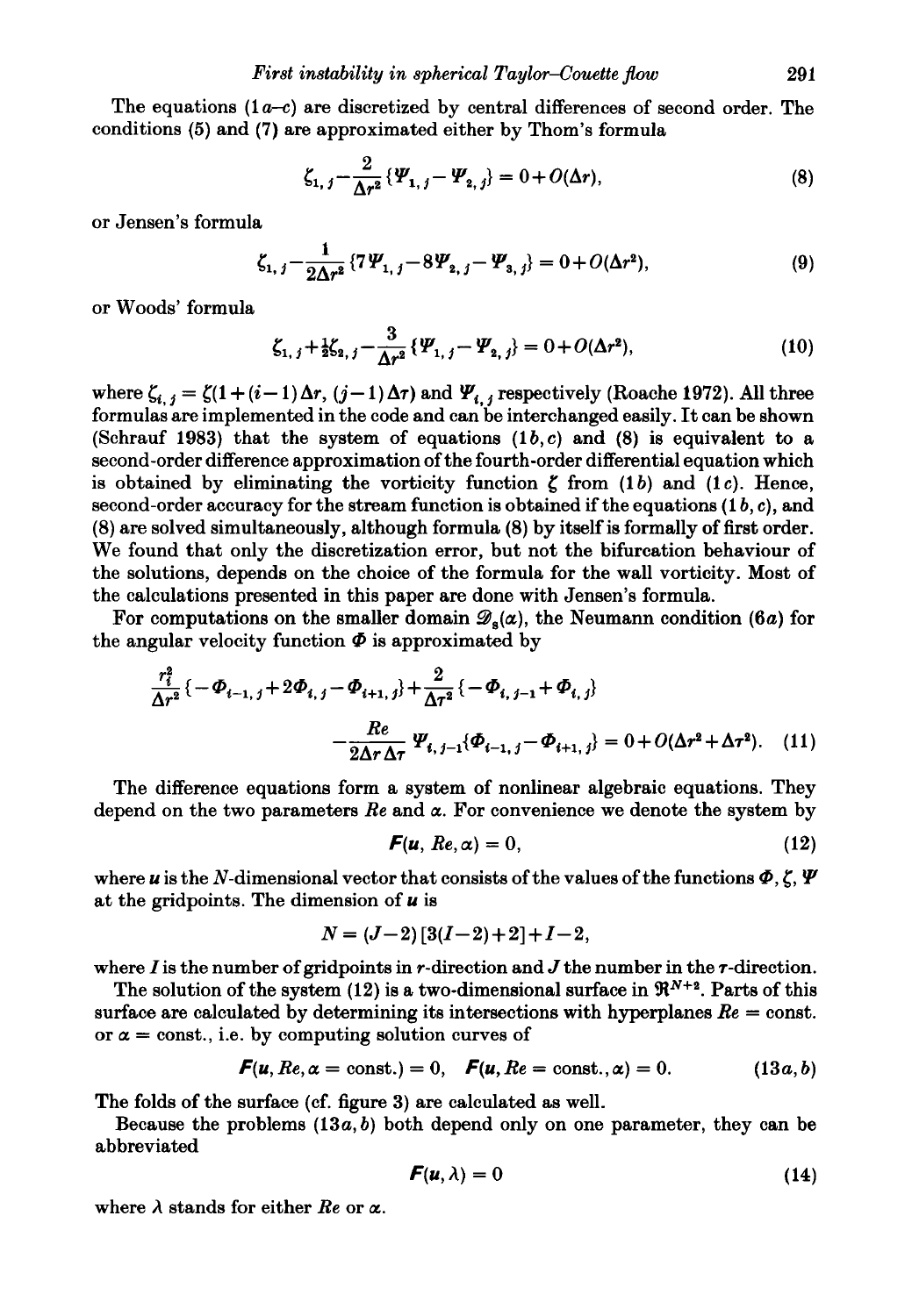

FIGURE 3. A two-dimensional surface in  $\mathbb{R}^{N+1+1}$  with a fold curve F.

The solution curves of (14) can be parameterized by  $\lambda$ . That is, we can try to calculate  $\lambda \mapsto u(\lambda)$  with an Euler-Newton method. However, this method fails in fold points where the Jacobian  $F_u[u, \lambda]$  is singular. Therefore, a new parameter s is introduced by

$$
\mathbf{N}[u,\lambda,s] = \dot{u}(s_0) \cdot [u(s) - u(s_0)] + \dot{\lambda}(s_0) [\lambda(s) - \lambda(s_0)] - (s - s_0) = 0 \tag{15}
$$

(Keller 1977). The dot refers to differentiation with respect to 8. Equation (15) is added to the system (14). The solution curves  $s \mapsto (u(s), \lambda(s))$  of the larger system

$$
\mathbf{G}[x,s] = \begin{pmatrix} \mathbf{F}(\mathbf{u},\lambda) \\ \mathbf{N}(\mathbf{u},\lambda,s) \end{pmatrix} = 0, \quad x = (\mathbf{u},\lambda), \tag{16}
$$

can be calculated by the Euler-Newton procedure

$$
x^{(0)}(s) = x(s_0) + (s - s_0) \dot{x}(s_0), \tag{17}
$$

$$
\mathbf{G}_x[x^{(n)}(s), s] \, \delta x^{(n)} = -\mathbf{G}[x^{(n)}(s), s] \\ x^{(n+1)}(s) = \delta x^{(n)} + x^{(n)}(s) \tag{18}
$$

In each Newton step a linear system with the matrix

$$
G_x = \begin{pmatrix} F_u & F_\lambda \\ \mathbf{N}_u & \mathbf{N}_\lambda \end{pmatrix}
$$
 (19)

must be solved. This is equivalent to solving two systems with the matrix  $F_u$ , so that the structure of  $F_u$  can be exploited. This works even at fold points, where  $G_x$  is regular but  $F_u$  is singular (Keller 1982).

In order to calculate a fold of the solution surface, i.e. a curve consisting of fold points, the system

$$
F(u, \lambda, \tau) = 0 \tag{20a}
$$

is augmented by adding the definition of a simple fold of a solution curve of  $\mathbf{F}(u, \lambda, \tau = \text{const.}) = 0$ :

$$
(\boldsymbol{F}_u(u,\lambda,\tau))^{\mathrm{T}} \psi = 0, \quad (\boldsymbol{F}_\lambda(u,\lambda,\tau))^{\mathrm{T}} \psi = 1. \tag{20b,c}
$$

 $(\lambda, \tau)$  is either  $(Re, \alpha)$  or  $(\alpha, Re)$  so that folds with respect to Re or with respect to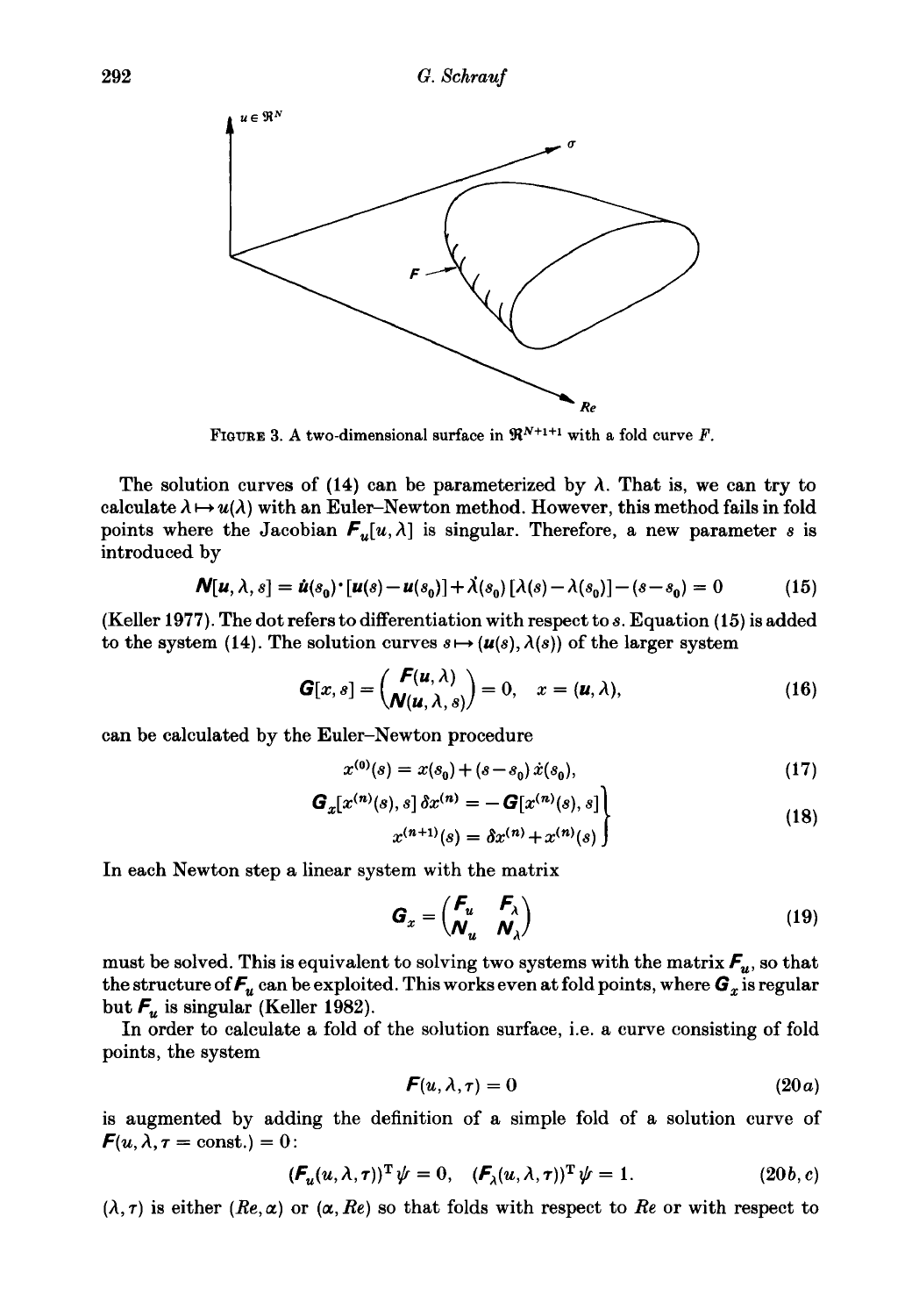*a* can be calculated. Furthermore, an arclength parameter *s* for the fold curve can be introduced by an additional equation

$$
\mathbf{N}(u,\lambda,\tau,s)=0.\tag{20d}
$$

The equations  $(20a-d)$  form the nonlinear system

$$
\boldsymbol{H}[y,s] = \begin{pmatrix} \boldsymbol{F}(u,\lambda,\tau) \\ \boldsymbol{N}(u,\lambda,\tau,s) \\ (\boldsymbol{F}_u(u,\lambda,\tau))^\mathrm{T} \boldsymbol{\psi} \\ (\boldsymbol{F}_\lambda(u,\lambda,\tau))^\mathrm{T} \boldsymbol{\psi} - 1 \end{pmatrix} = 0, \qquad (21)
$$
\n
$$
y = (u,\lambda,\boldsymbol{\psi},\tau) \in \mathfrak{R}^{N+1+N+1}.
$$

curve 
$$
s \mapsto (u(s), \lambda(s), \tau(s))
$$
 is a projection of the sol

The fold curve  $s \mapsto (u(s), \lambda(s), \tau(s))$  is a projection of the solution curve  $s\mapsto y(s) = (\mathbf{u}(s), \lambda(s), \psi(s), \tau(s))$  of (21). The latter can be calculated by an Euler-Newton method. A system with the matrix

$$
H_y = \begin{pmatrix} F_u & F_\lambda & 0 & F_\tau \\ N_u & N_\lambda & 0 & N_\tau \\ (F_u^T \psi)_u & (F_u^T \psi)_\lambda & F_u^T & (F_u^T \psi)_\tau \\ (F_\lambda^T \psi)_u & (F_\lambda^T \psi)_\lambda & F_\lambda^T & (F_\lambda^T \psi)_\tau \end{pmatrix}
$$

must be solved at each Newton step. In Schrauf, Fier & Keller (1985) we show that this is equivalent to solving two systems with the matrix  $F_u$  and three with the transposed matrix  $\mathcal{F}_{u}^{\mathrm{T}}$ , and that all five systems can be solved by performing only one LU-decomposition of  $F_u$ .

## **3. The instability region of the spherical Couette ftow**

Spherical Couette flow exhibits a transition into an axially and equatorially symmetric flow with one pair of Taylor vortices at the equator if  $\sigma = (R_2 - R_1)/R_1 \leq 0.19$ . The reverse transition occurs at approximately the same Reynolds number. No hysteresis is observed. The critical Reynolds number can be calculated by empirical formulas proposed by Khlebutin (1968),

$$
Re_{\ast} = 49.0\sigma^{-\frac{3}{2}},\tag{23}
$$

or Belyaev *et al.* (1980),

$$
Re_{\ast} = 41.3(1+\sigma)\,\sigma^{-\frac{3}{2}}.\tag{24}
$$

The transition does exhibit hysteresis for the larger gap size  $\sigma = 0.2413$ . Belyaev *et al.* produced the flow with one pair of Taylor vortices for  $\sigma = 0.3038$ . To obtain this flow, they rotated both spheres simultaneously and stopped the outer one when the Taylor vortices appeared. They could not generate this flow by rotating only the inner sphere. Taylor vortices have not yet been observed for  $\sigma \geq 0.4$ .

Previous calculations for  $\sigma = 0.1765$ , or  $\eta = R_1/R_2 = 0.85$  (Schrauf & Krause 1984), showed that the transition from spherical Couette flow to the mode with one pair of Taylor vortices can be explained by a symmetry-breaking bifurcation (Point Pin figure 4). The transition back to the basic flow coincides with a fold point (Point A in figure 4) at a slightly lower Reynolds number. The resulting hysteresis, however, is too small to be observed in experiments.

We now study how the location of the symmetry-breaking bifurcation point varies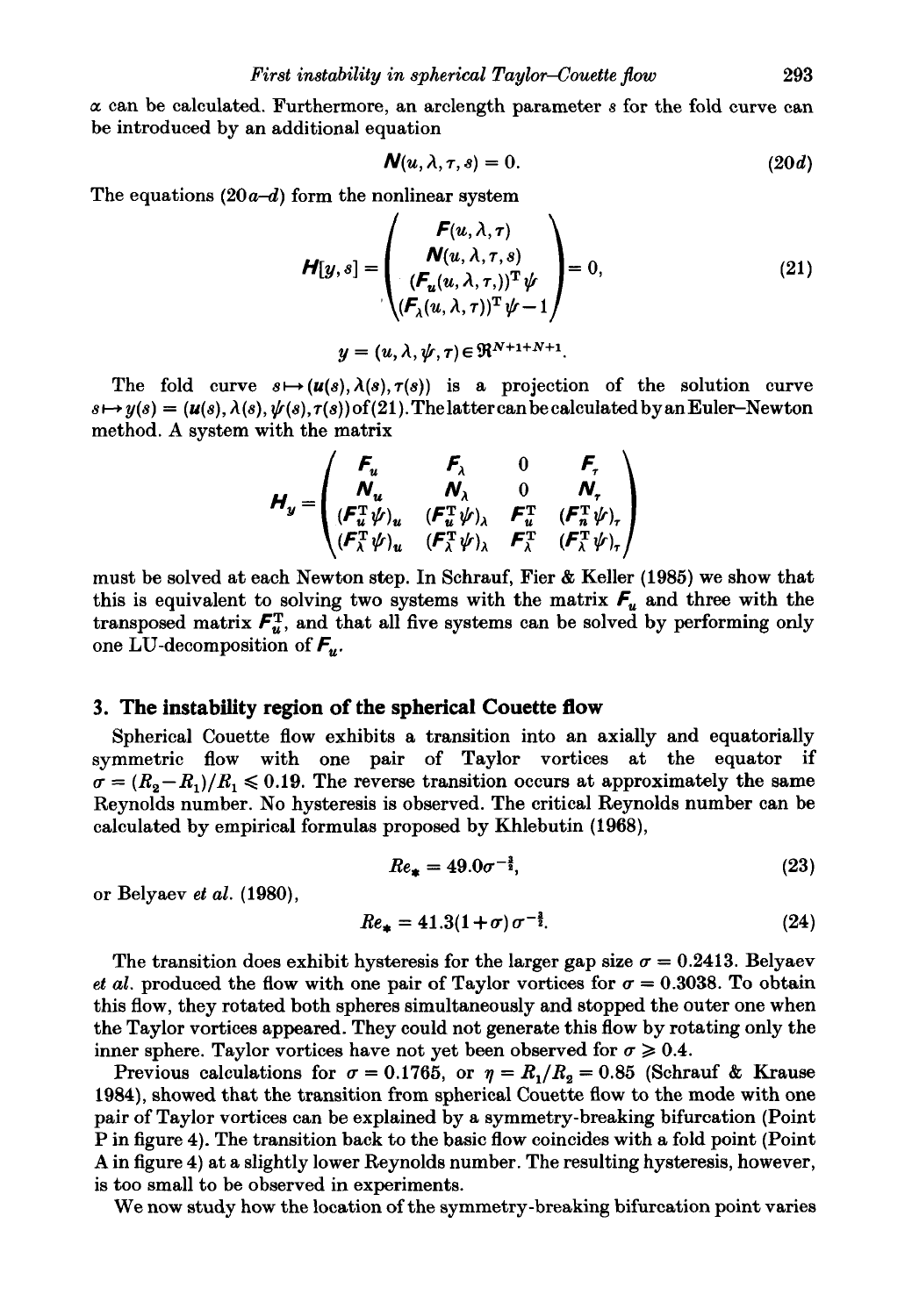

FIGURE 4. Bifurcation diagram taken from Schrauf & Krause (1984). The solution branch I represents the spherical Couette flow, the branches II and III the equatorially symmetric and the non-equatorially symmetric flow with one pair of Taylor vortices.

with  $\sigma$ . From this, the region in the *(Re,*  $\sigma$ *)*-plane in which the spherical Couette flow is unstable can be determined. Then the curve with the fold points A mentioned above is calculated in order to determine the boundary of the region in which the flow with one pair of Taylor vortices exists and is stable.

The finite-difference approximation perturbs the symmetry-breaking bifurcation of the spherical Couette flow. The calculated solution branches do not intersect as do the solid lines in figure 5, but behave like the dashed lines, i.e. the bifurcation is perturbed. For  $\sigma = 0.1800$  we calculate with  $21 \times 121$  gridpoints

$$
Re_1 = 659.9720029 \quad Re_2 = 659.9720032
$$
  
and obtain 
$$
|\Delta Re/Re| \approx 4.5 \cdot 10^{-10}.
$$

Although the perturbation of the bifurcation is hardly noticeable, it affects the choice of the numerical procedure because no available method allows following perturbed bifurcation points directly. Therefore, it is done indirectly by keeping one parameter constant and continuing in the other, i.e. we calculate solution branches of the problems  $(13a)$  or  $(13b)$ . The bifurcation is detected by a change in the sign of the determinant of the Jacobian.

In the first series of calculations  $\sigma$  is kept constant, and the solution branch of the spherical Couette flow is calculated using  $21 \times 121$  gridpoints. This branch exhibits bifurcations for  $\sigma \leq 0.2315$ , but not for  $\sigma = 0.2320$ . If the maximum gap size for which there is a bifurcation is denoted by  $\sigma_B$ , we find that  $0.2315 < \sigma_B < 0.2320$ . The loci of the bifurcation points are plotted as line I in figure 6. For  $\sigma \leqslant 0.17$  we obtain good agreement with formula (24), shown as curve III. The Reynolds numbers of the computed bifurcation points and the ones calculated with formula (24) differ by less than 2.4%. This difference increases to  $5.2\%$  for  $\sigma = 0.19$ .

The upper part of curve I is calculated as follows: Choosing  $\sigma > \sigma_B$ , we calculate the branch of the spherical Couette flow for this gap size. The points on this branch are then used as initial values for arclength continuation in  $\alpha$ , i.e. keeping the Reynolds number constant, we calculate the solution branches of (13b). These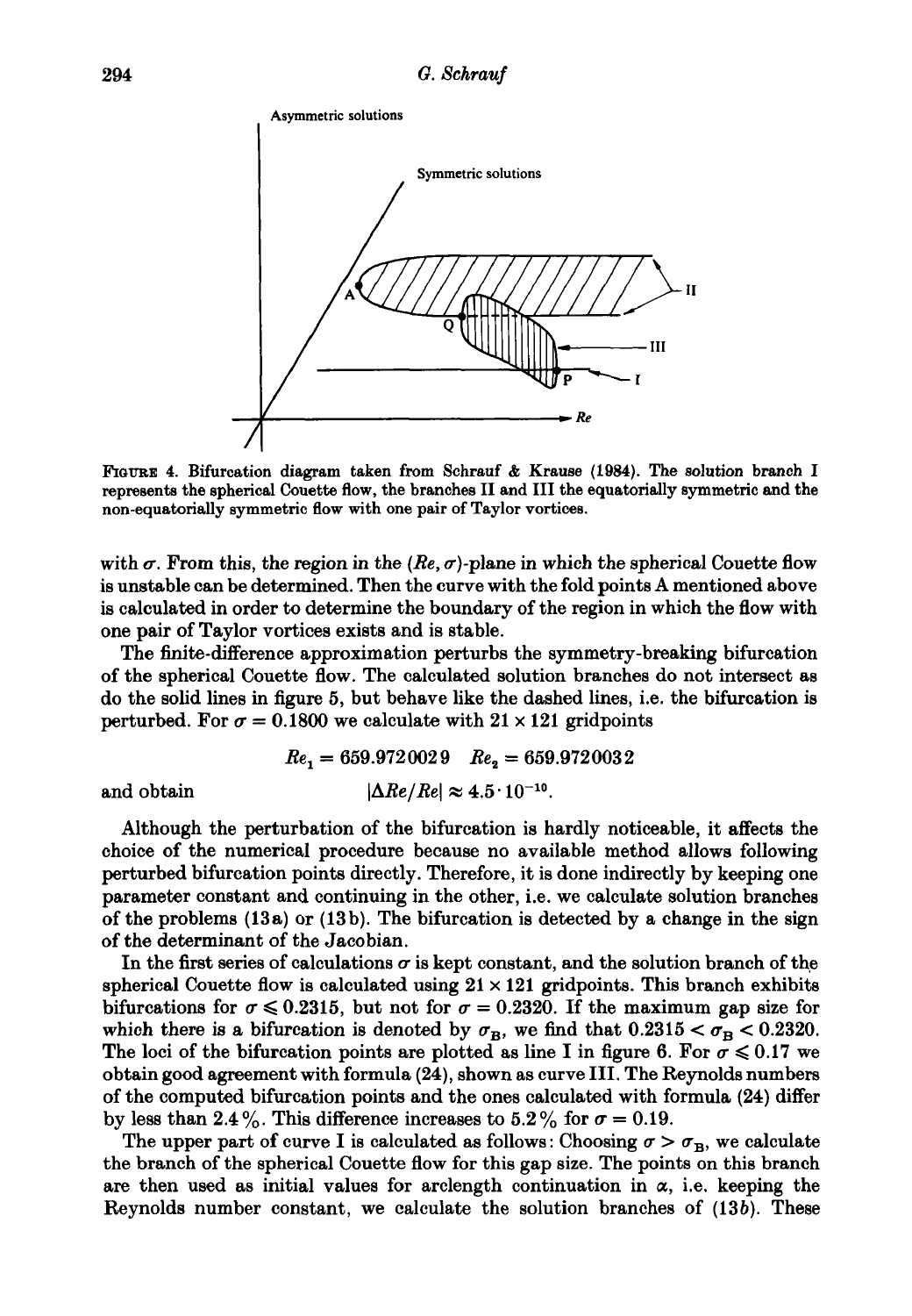

FIGURE 6. Curves I and II are projections of symmetry-breaking bifurcation points calculated with  $21 \times 121$  and  $11 \times 61$  gridpoints respectively. Curve III shows the critical Reynolds numbers obtained with formula (24). Curve IV is the projection of a fold curve calculated with  $21 \times 121$ gridpoints. \*, Khlebutin (1968);  $\blacklozenge$ , Wimmer (1976);  $\blacklozenge$ , Yavorskaya *et al.* (1980).

branches also have symmetry-breaking bifurcation points whose loci form the upper part of curve I.

In order to examine the influence of the mesh size, both series of calculations are repeated with  $11 \times 61$  gridpoints. The results are plotted as curve II in figure 6. The upper part of curve II coincides with curve I. The lower part of curve II is shifted towards higher Reynolds numbers, so that the region bounded by curve II is contained in the region bounded by curve I. It is expected that the latter region will be contained in the region determined by using more than  $21 \times 121$  gridpoints. Thus, the corresponding region for the solution of the differential equations is a superset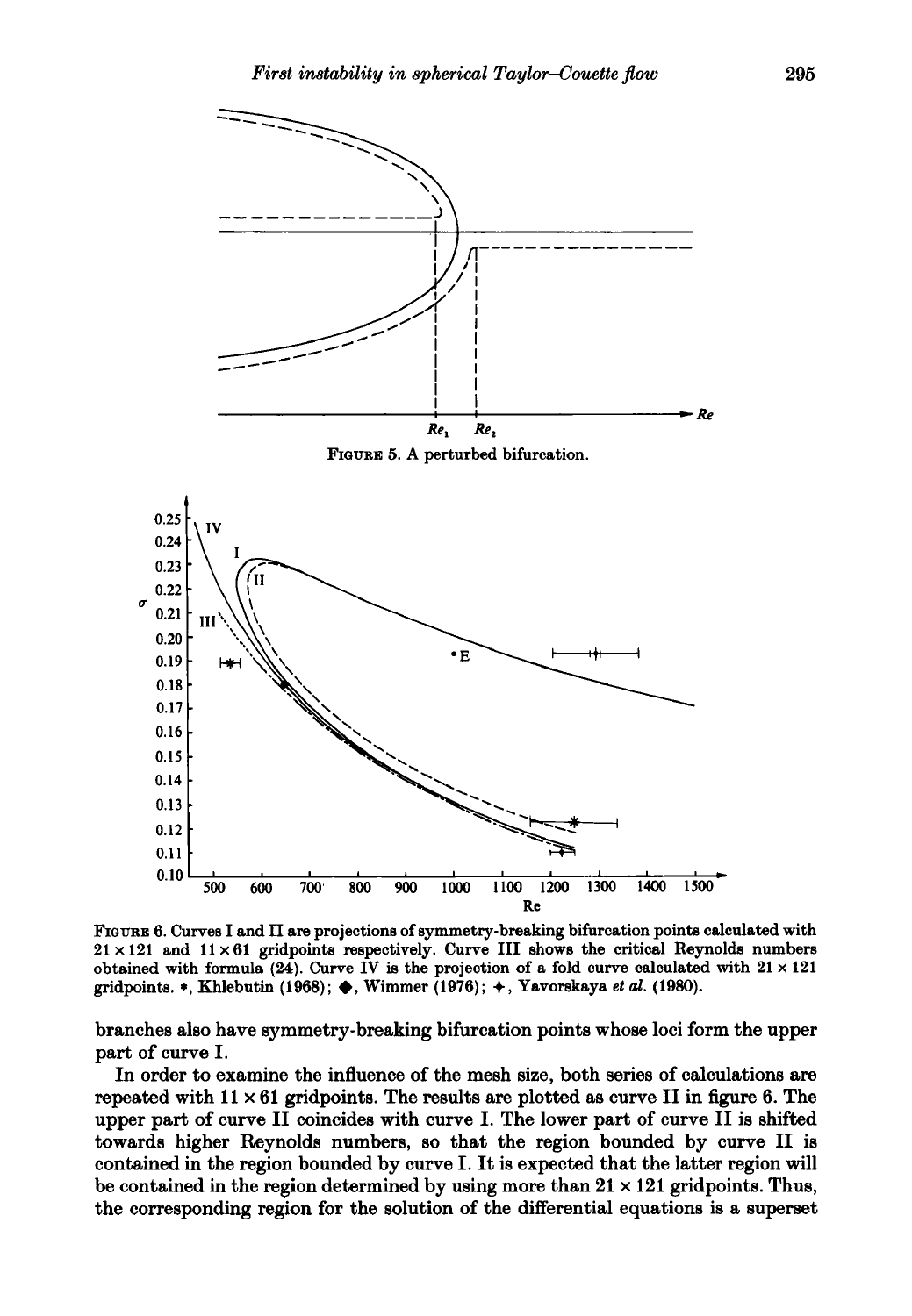

FIGURE 7. The experimentally determined lower boundary of the region of existence of the supercritical basic flow, curve A, is compared with the projection of symmetry-breaking bifurcation points, curve B. Curve C is the upper boundary of the region of existence of the subcritical Couette flow.

of the region bounded by curve I. As curve I consists of bifurcation points at which the spherical Couette flow becomes unstable to axisymmetric disturbances, we conclude that this flow is unstable, at least in the region bounded by curve I.

An axially and equatorially symmetric flow without Taylor vortices can be produced experimentally by a fast acceleration of the inner sphere. This flow is steady and is called 'supercritical spherical Couette flow' because it exists only at higher Reynolds numbers. It exhibits a transition into an oscillating mode if the Reynolds number is decreased quasi-stationarily.

In Schrauf & Krause (1984), we calculated three branches of flows without Taylor vortices for  $\sigma = 0.1765$  and stated that one of them represents the supercritical Couette flow. We could only compare the calculated streamlines with those observed in experiments. By using arclength continuation in  $\mathbb{R}e$  and in  $\sigma$  we see that the branch of the spherical Couette flow and the branch we chose belong to the same sheet of the solution surface in the  $(u, Re, \sigma)$ -space. This confirms that our previous choice was correct.

The supercritical Couette flow at  $(Re, \sigma) = (1500.0, 0.1765)$  can be connected with the spherical Couette flow at  $(Re, \sigma) = (1.0, 0.1765)$  by paths along which the flow remains stable with respect to axisymmetric disturbances. One path, for example, has a projection into the  $(Re, \sigma)$ -plane that consists of straight line segments connecting the vertices (1.0, 0.1765), (1.0, 0.3000), (1500.0, 0.3000), (1500.0, 0.1765).

For each fixed  $\sigma = \sigma_0 < \sigma_B$  the supercritical spherical Couette flow becomes unstable with respect to axisymmetric disturbances at the symmetry-breaking bifurcation point whose projection in the  $(Re, \sigma)$ -plane is given by the intersection of the line  $\sigma = \sigma_0$  and the upper part of curve I. The question arises of whether this bifurcation describes the transition from this flow into the oscillating mode.

The most precise measurement of the transition Reynolds number was performed by I. M. Yavorskaya (1984, private communication). She determined  $Re<sub>T</sub> = 1294 \pm$ 10 for  $\sigma = 0.1924$ . We calculated  $Re_B = 1111.8$ , which is much smaller than  $Re_T$ . However the influence of imperfections in the spheres is very large since  $\Delta Re/\Delta \sigma \approx$ 18000. Using her data, we estimate the relative error in  $\sigma$  to be 0.5% and conclude that the error in the measured transition Reynolds number caused by the inexactness of the spheres is about  $\Delta Re \approx 90$ .

In figure 7 our results are compared with the few experimental results available.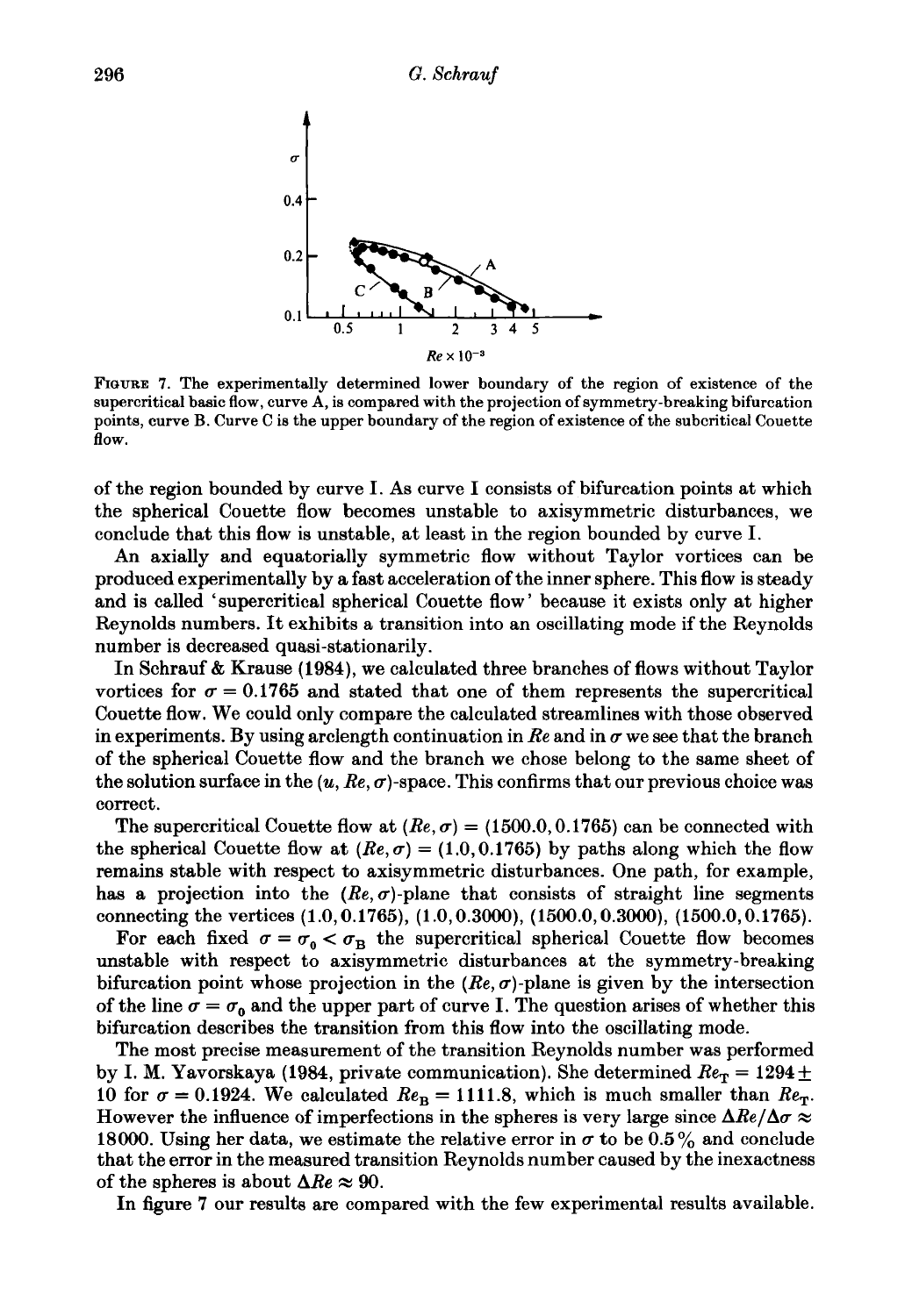Curve A is the lower boundary of the region in which the supercritical Couette flow is stable as determined by Belyaev *et al.* (1980). The three diamonds on the curve A indicate their measurements.

The open circle represents the new measurement of Yavorskaya. The loci of the symmetry-breaking bifurcations are shown as curve B. They follow qualitatively the experimentally determined curve. It can be assumed that the difference is caused by a systematic error. We hypothesize that the transition of the supercritical basic flow is described by the symmetry-breaking bifurcations. However, due to threedimensional effects, the instability region of the supercritical spherical Couette flow could be a superset of the region bounded by curve I.

In previous calculations a fold in the branch of the supercritical basic flow for  $\sigma = 0.1765$  was obtained (Point E in figure 1 of Schrauf & Krause 1984). In order to show that the transition cannot be caused by this fold point, we have calculated the corresponding fold for  $\sigma = 0.1924$  using equatorial symmetry and different grids:

| gridpoints      | $Re_F$ |  |
|-----------------|--------|--|
| $11 \times 61$  | 1065.3 |  |
| $16 \times 91$  | 1029.2 |  |
| $21 \times 121$ | 1017.6 |  |
| $31 \times 181$ | 1009.7 |  |

We obtain  $Re_F = 1003.4$  by Richardson extrapolation and insert  $(Re_{\sigma}\sigma)$  =  $(1003.4, 0.1924)$  as point E in figure 6 to show that the Reynolds number of the fold point is less than the Reynolds number of the symmetry-breaking bifurcation point at which the stability changes. Therefore, the transition cannot be caused by the fold.

## **4. The region of existence of the ftow with one pair of Taylor vortices**

The solutions with one pair ofTaylor vortices at the equator form a two-dimensional surface in  $\mathfrak{R}^{N+1+1}$ . This surface is bounded by a fold curve. The boundary of the region in which the flow with one pair of Taylor vortices exists is therefore the projection of the fold onto the  $(Re, \sigma)$ -plane.

The fold has been calculated with the algorithm described in §2. Because we already know that the flow in the fold is symmetric with respect to the equator, the size of the matrix  $F_u$  can be reduced by restricting ourselves to equatorially symmetric flows. However, it is necessary to check all calculations by repeating them without exploiting equatorial symmetry.

Using 21 x 121 gridpoints, we calculate a fold whose projection onto the  $(Re, \sigma)$ -plane is plotted as curve IV in figure 8. The streamlines of several flows on the fold are plotted in figure 9. Without imposing equatorial symmetry, a slightly shifted curve, part of which is shown as curve IV in figure 6, is obtained. If only  $11 \times 61$  grid points and the symmetry condition are used, we obtain curve V in figure 8, which agrees well with curve IV for  $\sigma \leqslant 0.2$ . The difference in Reynolds number here is less than 0.3% but increases with  $\sigma$ . This is due to the fact that the radial mesh size  $\Delta r = \Delta r(\sigma)$ increases with  $\sigma$  if the number of radial gridpoints is kept constant, so that the difference approximation becomes worse. The solution of the difference equations fails to approximate the solution of the differential equations if  $\sigma > 0.5$  and only eleven radial gridpoints are used.

In order to analyse the behaviour of the fold if the mesh is refined, we calculate two fold points on the upper part of the fold curve with  $41 \times 241$  grid points. The points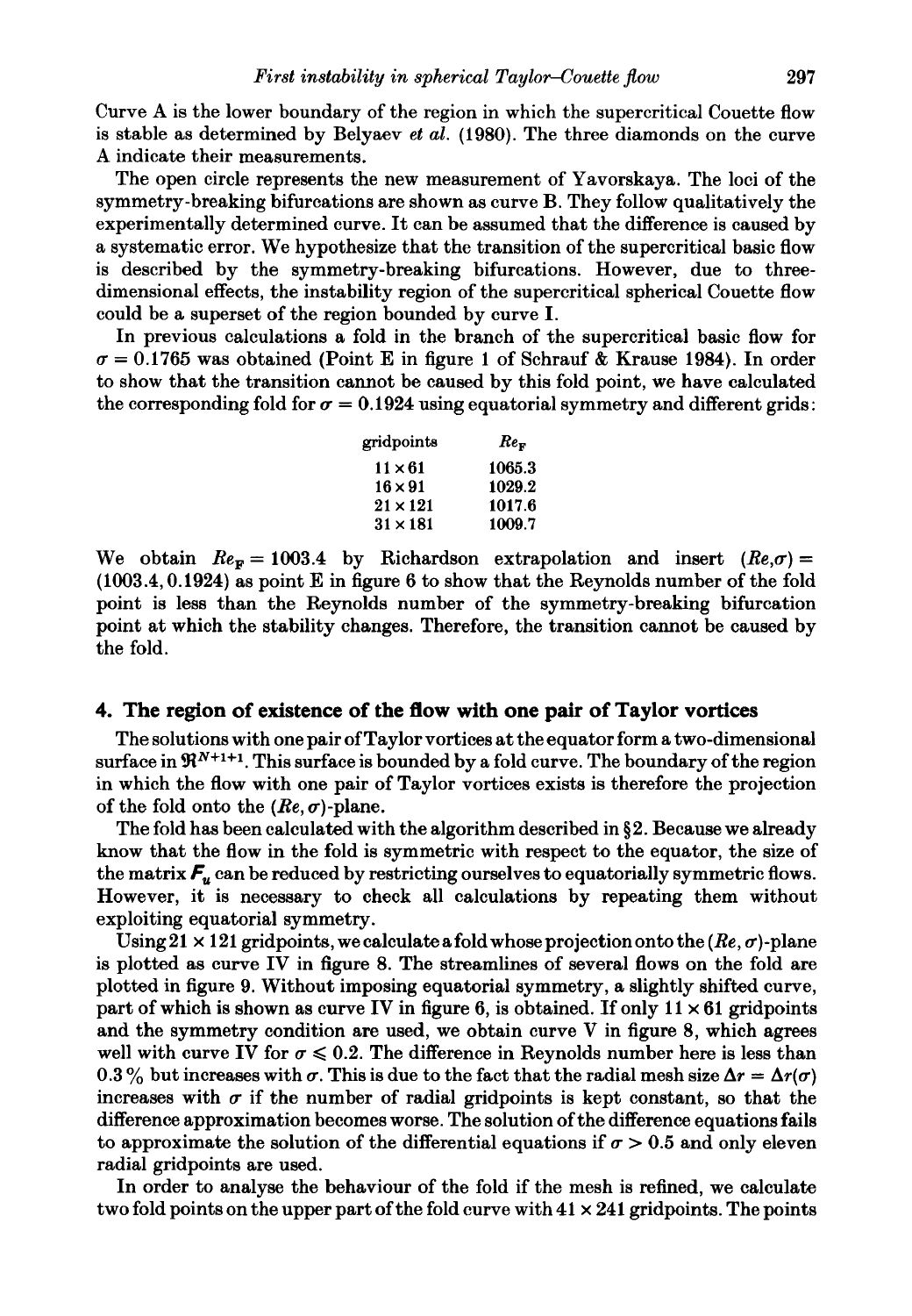

FIGURE 8. Curve I is the projection of symmetry-breaking bifurcation points also shown in figure 6. The curves IV and V are projections of fold curves calculated with  $21 \times 121$  and  $11 \times 61$  gridpoints respectively. The two squares indicate fold points calculated with  $41 \times 421$  gridpoints. The dotted line bounds the region of the wide-gap instability.



FIGURE 9. Streamlines of flows on the fold IV of figure 8 calculated with  $21 \times 121$  gridpoints.  $(4)$  *Re* = 1000,  $\sigma$  = 0.1289; (b) 645, 0.18; (c) 472, 0.2413; (d) 409, 0.3038; (e) 477, 0.4.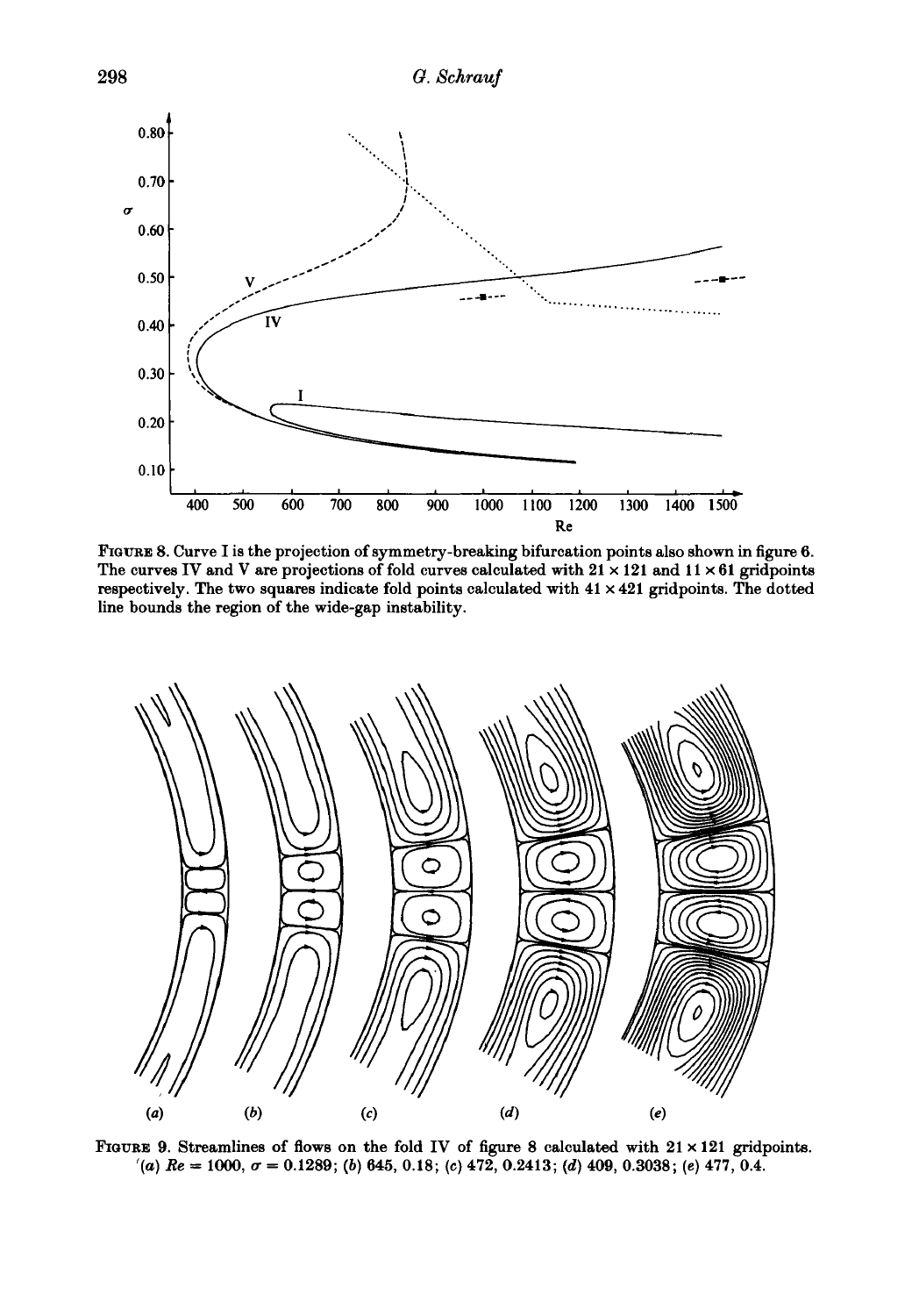

FIGURE 10. Streamlines of the two flows of figure 8 that are calculated with  $41 \times 241$  gridpoints. (a)  $Re = 1000$ ,  $\sigma = 0.4673$ ; (b) 1500, 0.4963.

are represented by squares in figure 8; the streamlines of the solutions are plotted in figure 10.

In order to study the topology of the solution surface, intersections with hyperplanes  $Re =$  const. are determined by calculating solution curves of  $(13b)$ . We find that these cuts are closed curves in  $\mathbb{R}^{N+1+1}$ . The streamlines of the solutions along one of these loops are shown in figures 11-13.

If the solution surface is cut along the fold curve, we get two sides, side A and side B. Side A consists of stable solutions which are observed in experiments if  $\sigma \leq 0.3038$ . For example, the first, second and third streamline plots in figure 12 are flows obtained also by Wimmer (1976) and Belyaev *et al.* (1980). However, the fourth plot shows a flow which, although not observed in experiments, is connected to the flow of the third plot by a solution curve which preserves stability. Therefore, the fourth flow either can be produced in experiments also, oris unstable due to three-dimensional disturbances. Side B consists of unstable solutions. The change of stability occurs at the fold points. The streamlines of the solutions in these points are plotted in figure 11.

Yavorskaya et al. (1980) detected a weak, three-dimensional instability in spherical Couette flow. They called it 'wide-gap instability', because it occurs only in wide gaps, i.e. in gaps in which no Taylor vortex flow exists; in medium-sized gaps the spherical Couette flow becomes unstable at much lower Reynolds numbers, and there is a transition into the flow with one pair of Taylor vortices, as discussed above. The region in which the wide-gap instability appears is bounded by the dotted curve in figure 8.

Assuming that all solutions on side A are stable, we estimate how far the fold curve must be calculated in order to determine the widest gap in which Taylor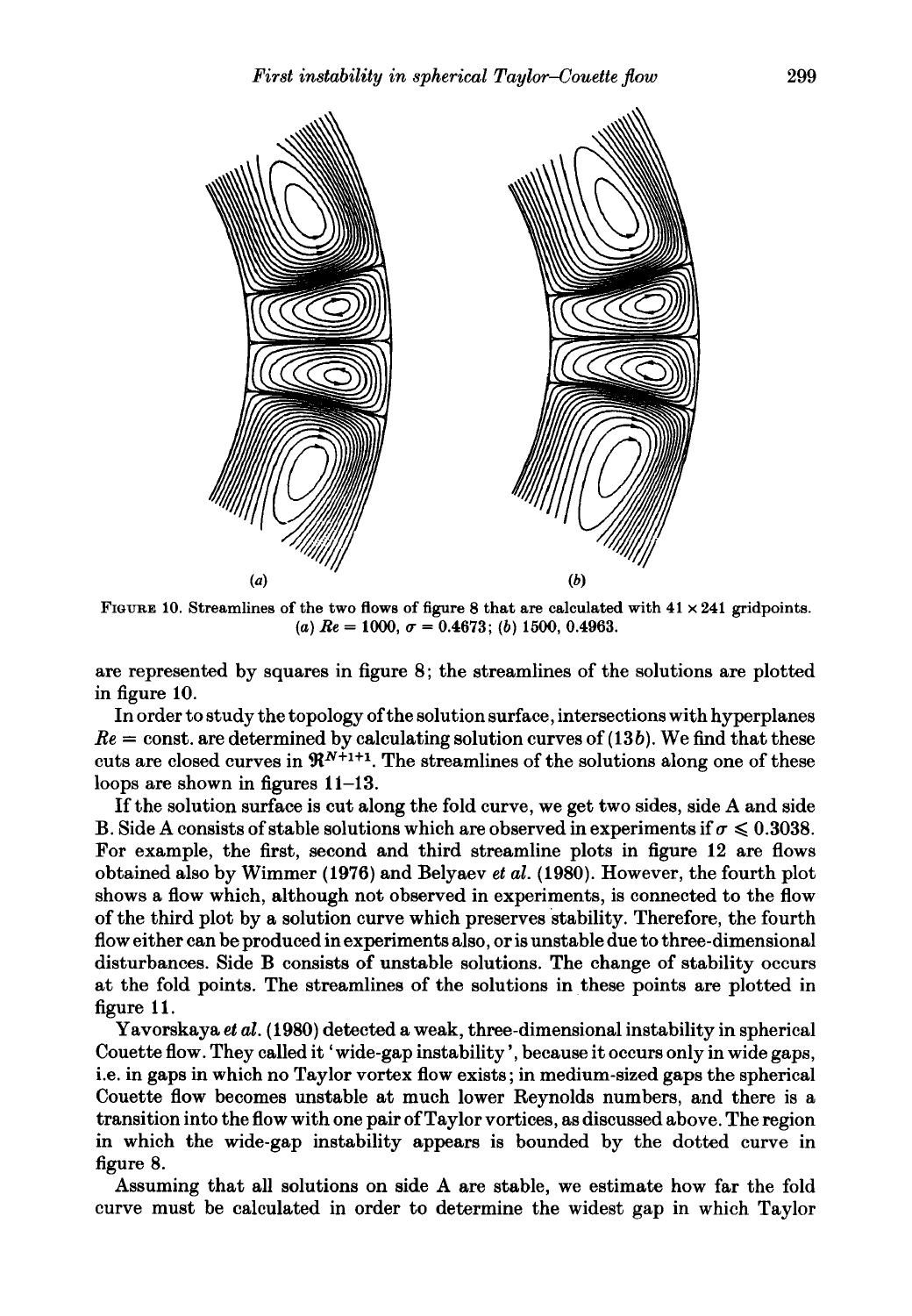

FIGURE 11. Streamlines of the flows at the intersections of the loop at *Re* = 800 with the fold curve. (a)  $\sigma = 0.152$ ; (b) 0.4695.



FIGURE 12. Streamlines of flows on the stable side of the loop at  $Re = 800$ . (a)  $\sigma = 0.18$ ; (b) 0.2413; (c) 0.3038; (d) 0.4.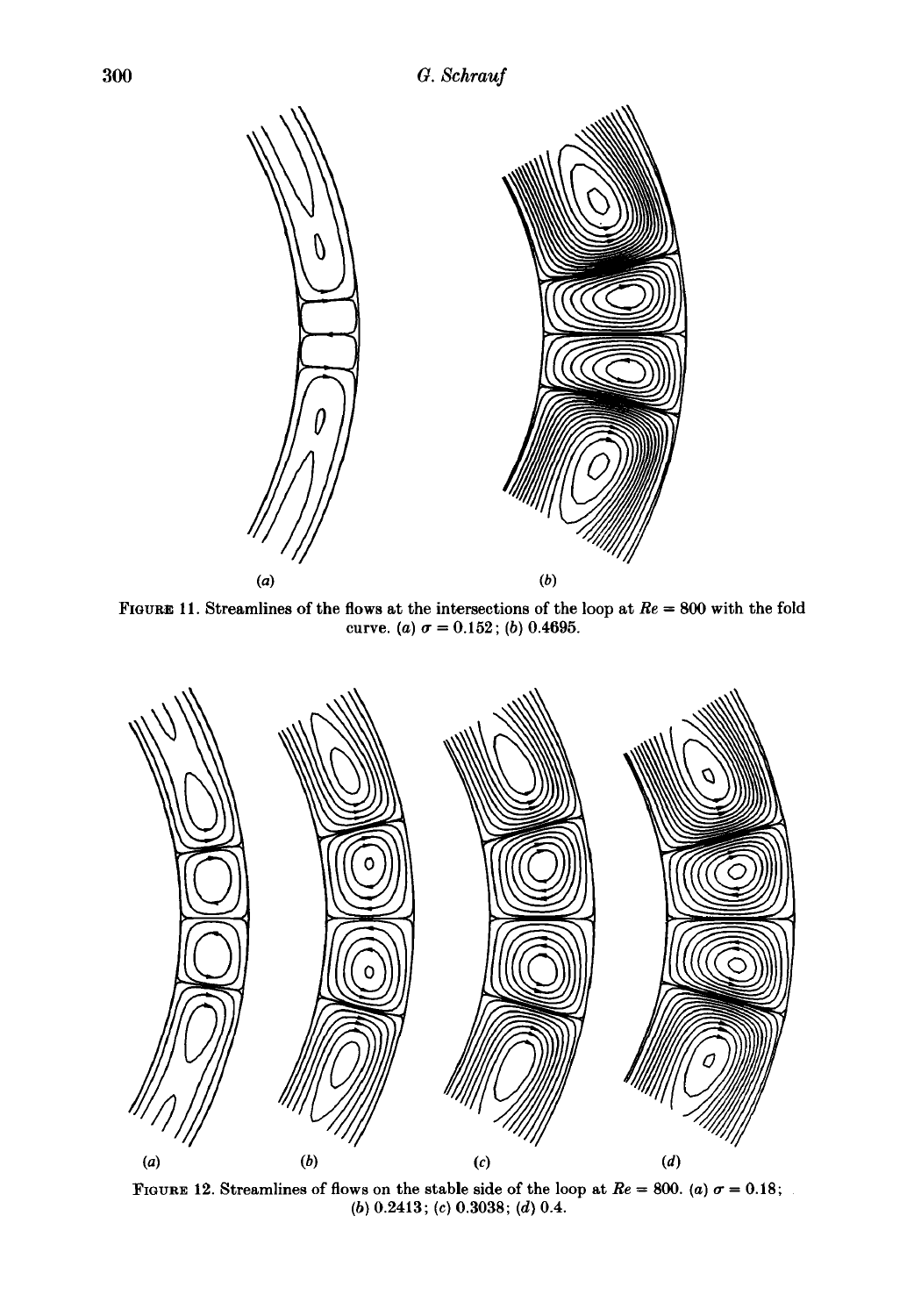

FIGURE 13. Streamlines of flows on the unstable side of the loop at  $Re = 800$ . (a)  $\sigma = 0.4$ ; (b) 0.3038; (c) 0.2413; (d) 0.18; (e) 0.1539.

vortices appear. A reasonable assumption is that the flow with one pair of Taylor vortices becomes unstable due to three-dimensional disturbances at Reynolds numbers near the critical Reynolds numbers of the wide-gap instability. Therefore it is sufficient to calculate the upper part of the fold curve IV in figure 8 up to  $Re = 1500$ . We use the two fold points with  $41 \times 241$  gridpoints, improve their  $\sigma$ -coordinates by Richardson extrapolation, and obtain  $(Re, \sigma) = (1000.0, 0.4587)$  and (1500.0, 0.4742). Hence, the widest gap for which the flow with one pair of Taylor vortices exists has a width of  $\sigma_F \approx 0.45{\text -}0.48$ .

The region of existence of this flow is larger than the instability region of the spherical Couette flow, and we obtain the following results:

In gaps with  $\sigma \le \sigma_B$ , 0.2315  $\sigma_B \le 0.24$ , the spherical Couette flow becomes unstable and exhibits a transition into the flow with one pair of Taylor vortices. The transition back to the spherical Couette flow occurs at a lower Reynolds number, so that there is hysteresis.

For  $\sigma_{\rm B} < \sigma \leq \sigma_{\rm F}$  the spherical Couette flow remains stable (until it encounters the wide-gap instability). The flow with one pair of Taylor vortices also exists; however, it cannot be produced by rotating only the inner sphere.

Taylor vortices do not exist if  $\sigma > \sigma_F$ .

We calculate  $\Delta Re$  for the hysteresis mentioned above by comparing the Reynolds number  $Re_B$  of the symmetry-breaking bifurcation points with the Reynolds number  $Re_F$  of the fold for the same gap size  $\sigma \leq \sigma_B$ . The results are shown in table 1.

The only hysteresis that was observed in the experiments is the one reported by Belyaev *et al.* (1980) for the gap size  $\sigma = 0.2413$ . They determined the Reynolds number of the transition to the flow with one pair of Taylor vortices as *Re* = 520 and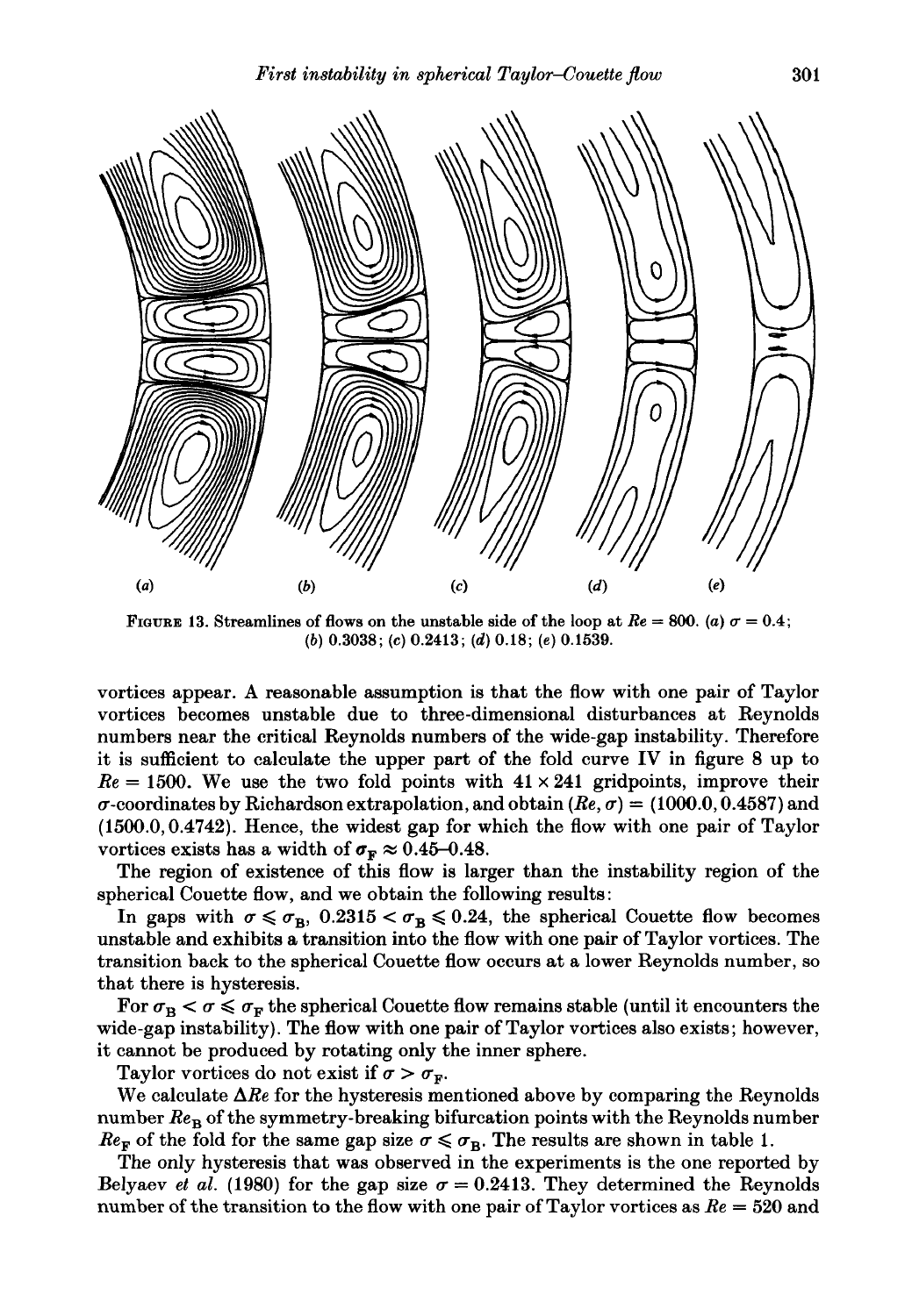| σ      | $Re_{\rm F}$ | $Re_{\rm B}$ | $\Delta Re$ |
|--------|--------------|--------------|-------------|
| 0.1150 | 1200.0       | 1201.3       | 1.3         |
| 0.1222 | 1100.0       | 1101.5       | 1.5         |
| 0.1306 | 1000.0       | 1001.8       | 1.8         |
| 0.1409 | 900.0        | 902.2        | $2.2\,$     |
| 0.1536 | 800.0        | 803.1        | 3.1         |
| 0.1702 | 700.0        | 705.2        | 5.2         |
| 0.1931 | 600.0        | 611.5        | 11.5        |
| 0.2030 | 566.7        | 583.4        | 16.7        |
| 0.2147 | 533.3        | 560.5        | 27.2        |
| 0.2289 | 500.0        | 561.9        | 61.9        |

TABLE 1. The Reynolds numbers of the fold and of the symmetry-breaking bifurcation point calculated with  $21 \times 121$  grid points on the full gap.

the Reynolds number for the transition back to spherical Couette flow as  $Re = 463$ . For this hysteresis we have  $\Delta Re = 57$ .

With 21  $\times$  121 grid points we obtain for  $\sigma = 0.2290$  a hysteresis with  $\Delta Re = 62$ . Here we reach qualitative agreement. However, it is important to recall that the curves I and IV in figure 6 shift if more gridpoints are used.

Recently, Y avorskaya (1984, private communication) repeated the experiment and detected a hysteresis with  $\Delta Re = 0.70 \pm 0.25$  for the gap size  $\sigma = 0.1096$ . Again, we have qualitative agreement with our results. However, the parameters of her experiment lie in the region  $\sigma \leq 0.15$  and  $Re \geq 1200$ . This region has been excluded from our presentation because the solution surface with one pair of Taylor vortices interacts in a very complicated manner with two more sheets.

I thank John Bolstadt and Herb Keller for many fruitful discussions. This work was supported by the Deutsche Forschungsgemeinschaft (research scholarship no. Schr271/1-2) and by the U.S. Department of Energy (contract no. DE-AM03- 76SF00761.

#### REFERENCES

BELYAEV, Yu. N., MONAKHOV, A. A., KHLEBUTIN, G. N. & YAVORSKAYA, I. M. 1980 Issledovanie ustoichivosti i needinstvennosti techenii vo vraschayuschikhsya sfericheskikh sloyakh (Investigation of stability and nonuniqueness of the flow between rotating spheres). *Rep. No.* 567, Space Research Institute of the Academy of Science, USSR.

BARTELS, F. 1982 Taylor vortices between two concentric rotating spheres. J. *Fluid Meek.* 19, 1.

- BoNNET, J.-P. & ALziARy DE ROQUEFORT, T. 1976 Ecoulement entre deux spheres concentriques en rotation. J. *Mec.* 13, 373.
- KELLER, H. B. 1977 Numerical solution of bifurcation and nonlinear eigenvalue problems. In *Applications of Bifurcation Theory* (ed. P. Rabinowitz). Academic.
- KELLER, H. B. 1982 Practical procedures in path following near limit points. In *Proc. 5th Intl Symp.* on *Computing Methods in Applied Sciences and Engineering, Versailles* (eds. R. Glowinsky & J. L. Lions), p. 177. North-Holland.
- KHLEBUTIN, G. N. 1968 Stability of fluid motion between a rotating and a concentric sphere. *Fluid Dyn.* 3, 31.
- KRAUSE, E. & BARTELS, F. 1980 Finite-difference solutions of the Navier-Stokes equations for axially symmetric flows in spherical gaps. In *Approximation Methods for Navier-Stokes Problems, Proc. JUT AM Symp., Paderborn* (eds. E. Dold & B. Eckermann), p. 313.
- LAMB, H. 1932 *Hydrodynamics.* Cambridge University Press.